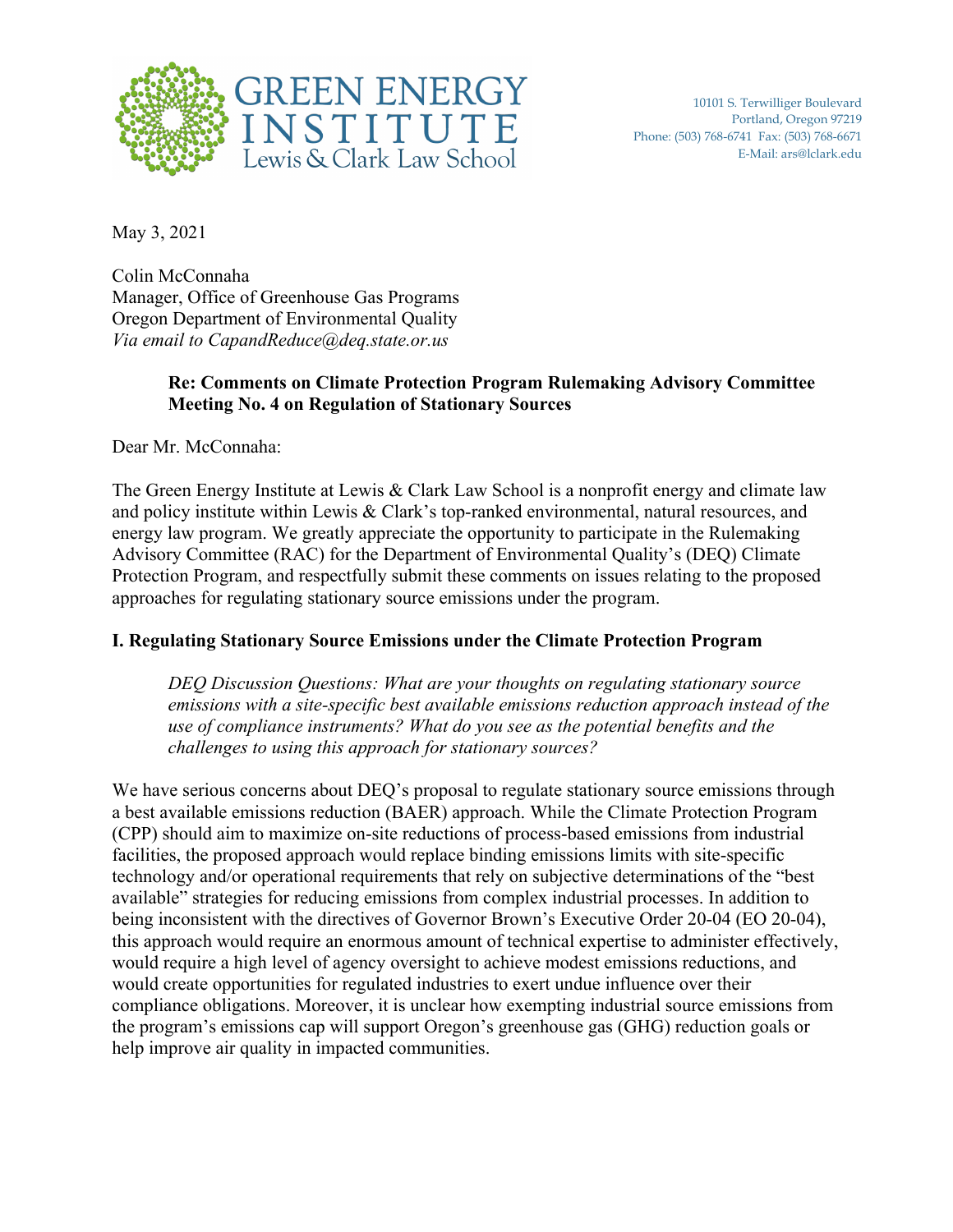Any approach that excludes stationary source GHG emissions from regulation under the CPP's cap would be inconsistent with EO 20-04, which directs DEQ and the EQC to cap and reduce GHG emissions from large stationary sources in a manner consistent with the science-backed goal of reducing Oregon's GHG emissions at least 45% below 1990 levels by 2035 and at least 80% below 1990 levels by 2050. The total process-based GHG emissions DEQ is effectively proposing to exempt from regulation under the cap  $(1,143,089)$  metric tons  $CO<sub>2</sub>e$  in 2019) would comprise more than 10% of Oregon's total allowable 2050 emissions under the targets established by EO 20-04.<sup>1</sup> Moreover, the preliminary CPP reference case modeling estimates that industrial emissions will increase by  $28\%$  between  $2018$  and  $2050<sup>2</sup>$  Given the urgency and severity of the climate crisis, there is no justifiable reason to exclude industrial GHG emissions from regulation under the CPP cap.

The proposed approach also lacks clarity on several key issues. First, if no technical or operational strategies are currently available to reduce GHG emissions from a specific industrial process, would industrial sources using that process be effectively exempt from compliance obligations under the program? Second, if a source applies BAER yet fails to achieve any meaningful reductions in emissions, would the source be penalized or subject to enforcement action? Third, after a source applies BAER, would the source be required or expected to increase its emissions reductions over time? Fourth, would emissions from new industrial sources also be exempt from regulation under the cap?

An optimal approach would be to regulate process-based GHG emissions under the programwide emissions cap and require applicable stationary sources to apply BAER and maximize onsite emissions reductions before they are eligible to use any flexibility mechanisms available under the program. For example, if an industrial facility applies BAER but is still unable to meet its compliance obligations, DEQ could allow the facility to purchase community climate investment (CCI) credits for its excess emissions. To mitigate potential impacts from copollutant emissions, CCI revenues collected from stationary sources could be directed to projects that improve air quality in communities impacted by industrial air pollution. DEQ could also limit or prohibit industrial emitters from purchasing compliance instruments from other regulated entities.

We urge DEQ to develop an approach for regulating stationary source emissions that (1) includes process-based emissions within the CPP's program-wide emissions cap, (2) requires industrial and manufacturing sources to maximize on-site emissions reductions through the application of BAER, and (3) and allows regulated sources to purchase community climate investment credits to account for any excess emissions that are not adequately controlled by BAER. This approach would be consistent with the directives of EO 20-04 and Oregon's science-backed GHG reduction targets while also ensuring on-site reductions in emissions from industrial processes. Moreover, by requiring stationary sources to purchase CCI credits for any excess emissions that BAER fails to capture (in contrast to simply exempting these emissions from regulation, as DEQ

<sup>&</sup>lt;sup>1</sup> OR. DEPT. OF ENVTL. QUALITY, REGULATING STATIONARY SOURCE EMISSIONS tbl. 1, p. 3 (April 20, 2021), https://www.oregon.gov/deq/Regulations/rulemaking/RuleDocuments/ghgcr2021ConsidStation.pdf. To achieve EO 20-04's emissions goals, Oregon's GHG emissions cannot exceed 11.2 million metric tons  $CO_2e$  in 2050.<br><sup>2</sup> OR. DEPT. OF ENVTL. QUALITY & ICF, OREGON CLIMATE PROTECTION PROGRAM: MODELING STUDY ON PROGRAM

OPTIONS 5 (2021), https://www.oregon.gov/deq/Regulations/rulemaking/RuleDocuments/ghgcrRefPolResults.pdf.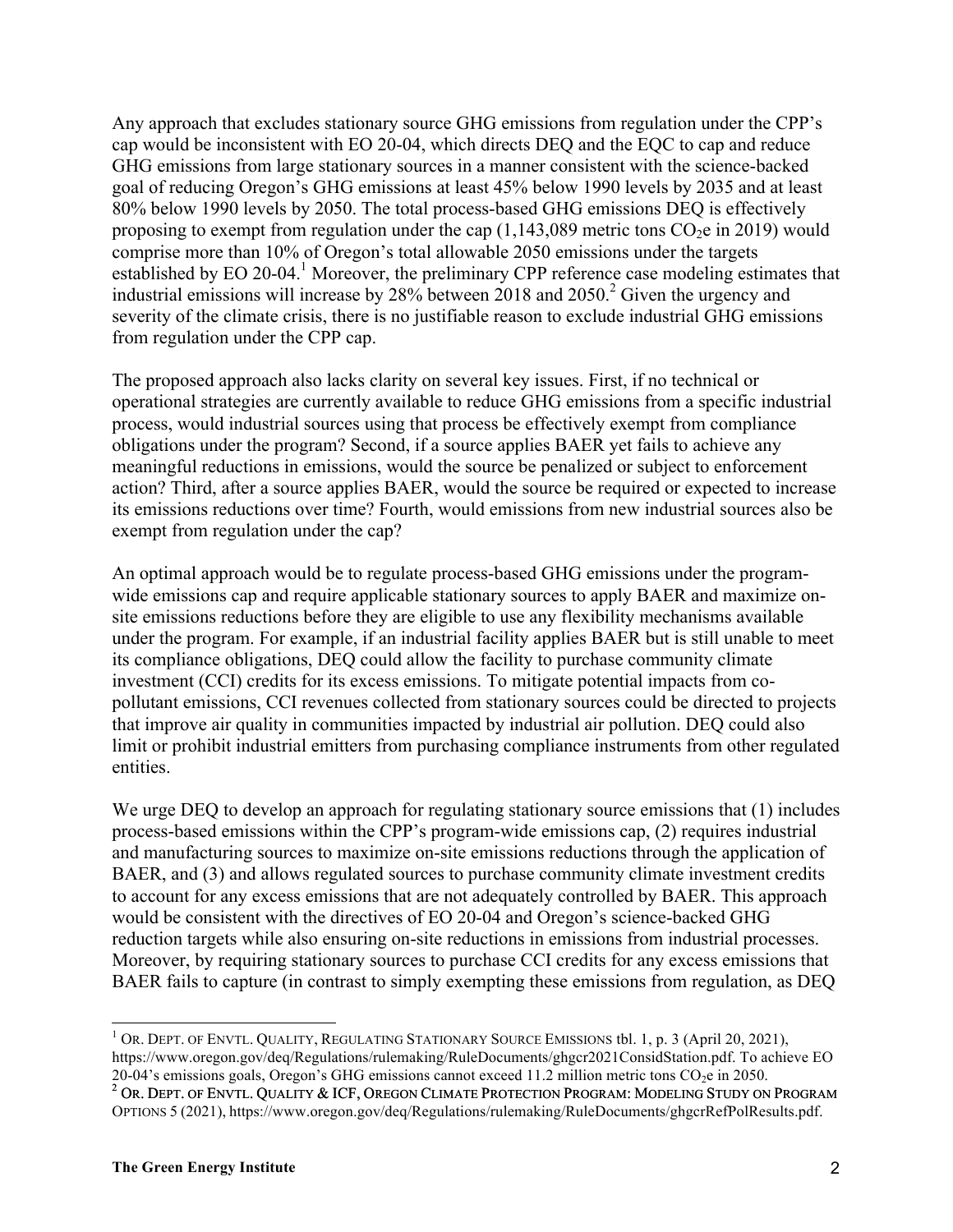has proposed), this approach would help drive investments in projects that directly and meaningfully benefit environmental justice communities that are currently or historically burdened by industrial pollution.

### **II. Determining Best Available Emissions Reductions**

*DEQ Discussion Questions: What might DEQ need to consider when determining whether a source has met best available emissions reduction assessment? What factors should be considered and evaluated as part of the assessment (i.e. emission reductions, availability of emissions reduction processes and technology, cost of technologies, potential interactions with co-pollutants and local air quality)?*

First, to determine BAER for industrial and manufacturing process-based GHG emissions, DEQ should apply a similar analysis to EPA's top-down approach for identifying best available control technology (BACT) for GHG emissions.<sup>3</sup> This approach should require sources to use technologies, process changes, and any other available strategies that have the greatest potential to effectively reduce GHG emissions from industrial and manufacturing facilities in Oregon. In the context of the Clean Air Act's PSD program, EPA noted, "there are "compelling public health and welfare reasons for BACT to require all GHG reductions that are achievable.<sup>4</sup> This principle is equally applicable in the context of identifying BAER under the CPP program.

Second, DEQ should reevaluate BAER every five years to ensure that covered sources are continuing to use the best available technology on an ongoing basis.

While the top-down BACT approach should inform the BAER analysis, there are some fundamental differences between the Clean Air Act's PSD program and the CPP. DEQ should therefore adapt the existing BACT framework in a few key ways and tailor the BAER approach to meet the needs and objectives of the CPP. For instance, rather than rely on agency staff to determine BAER on a source-by-source basis, DEQ should consider directing regulated stationary sources to contract with eligible third-party consultants to conduct BAER analyses. Under this approach, consultants should be vetted and certified by DEQ to promote objectivity, accuracy, and impartiality of BAER determinations. BAER selections should also be subject to DEQ approval.

# **A. Top-Down Approach for Determining BAER**

We encourage DEQ to establish a five-step, top-down approach for identifying, evaluating, and selecting BAER for industrial and manufacturing emissions:

*Step 1: Identify all available control technologies.* In the first step of the BAER analysis, DEQ (and/or any certified third party consultants) should identify available technologies, production processes, and other methods, systems, or techniques for controlling process-based GHG

<sup>&</sup>lt;sup>3</sup> See U.S. ENVTL. PROTECTION AGENCY, PSD AND TITLE V PERMITTING GUIDANCE FOR GREENHOUSE GASES (2011), https://www.epa.gov/sites/production/files/2015-12/documents/ghgpermittingguidance.pdf [hereinafter EPA GHG PERMITTING GUIDANCE]. 4 *Id.* at 40.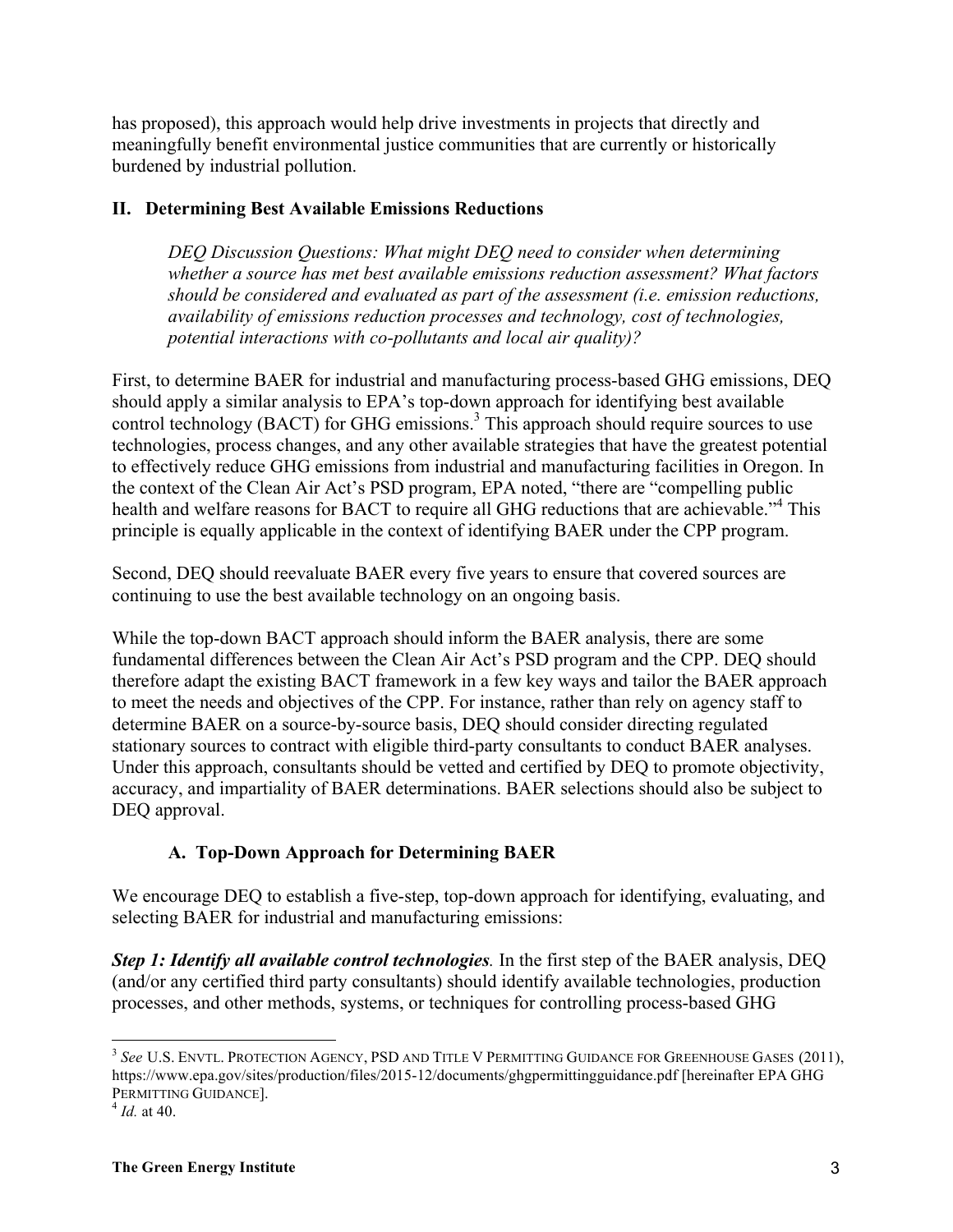emissions from industrial and manufacturing facilities. EPA's BACT/RACT/LAER Clearinghouse should serve as a starting point for identifying available technologies and processbased control strategies.<sup>5</sup> DEQ should consider controls available in other source categories or sectors to determine whether GHG reduction strategies or technologies implemented at other sources could be applied to reduce emissions from regulated industries in Oregon. This analysis should also explore the potential for technology transfer from sources or industrial processes in other countries, as well as innovative emerging technologies. <sup>6</sup> No available control strategies should be omitted during this phase of the analysis. For example, reductions in operations or output should be listed as available BAER candidates if they would reduce GHG emissions. However, under no circumstances should DEQ incorporate a "redefining the source" framework into the CPP's BAER analysis. Under the BACT framework, many polluting facilities have managed to avoid applying effective pollution controls by asserting that available controls would "fundamentally redesign" the nature of the facilities.<sup>7</sup> This loophole must not be available under the CPP.

*Step 2: Eliminate technically infeasible options***.** Under this step, any strategies that cannot feasibly be implemented by the relevant source type for physical, chemical, or technical reasons should be removed from the analysis. Strategies that have been successfully implemented by similar sources or processes should only be eliminated if they are not commercially available (and are not projected to become commercially available within a timeframe necessary to meet compliance obligations) or cannot feasibly be installed or operated at the relevant stationary source. Cost should not influence technical feasibility determinations.

*Step 3: Rank remaining control technologies***.** In step three, all available and technically feasible emissions control options should be ranked according to their effectiveness in reducing GHG emissions (converted to  $CO<sub>2</sub>e$ ). The combination of strategies with the greatest potential to effectively reduce emissions should be ranked first.

*Step 4: Evaluate the most effective control strategies.* At this stage in the analysis, DEQ should assess the environmental, economic, and energy impacts of the top-ranked strategies. The topranked control strategy should be selected as BAER unless it is eliminated due to justifiable environmental, economic, or energy impacts. If the top-ranked strategy is eliminated, DEQ should repeat this analysis for the second-ranked strategy. For each strategy evaluated, the agency should consider potential GHG reduction benefits relative to any potential adverse impacts. The agency should exercise a reasonable amount of discretion and objectivity when assessing the potential impacts and benefits from emissions control strategies.<sup>8</sup> Wherever feasible, DEQ and/or a certified consultant should independently verify information submitted by

<sup>5</sup> U.S. Envtl. Protection Agency, *RACT/BACT/LAER Clearinghouse (RBLC),*

https://cfpub.epa.gov/RBLC/index.cfm?action=Home.Home&lang=en.<br>
<sup>6</sup> See EPA GHG PERMITTING GUIDANCE, *supra* note 3, at 24.<br>
<sup>7</sup> See Helping Hand Tools v. EPA, 848 F.3d 1185 (9th Cir. 2016); Sierra Club v. EPA, 499 F.3d 65 *see also* Sage Ertman, *Climate Change and the PSD Program: Using BACT to Combat the Incumbency of Fossil Fuels*, 47 ENVTL. L. 995 (2017).<br><sup>8</sup> "In conducting the energy, environmental and economic impacts analysis, permitting authorities have "a great deal

of discretion" in deciding the specific form of the BACT analysis and the weight to be given to the particular impacts under consideration." EPA GHG PERMITTING GUIDANCE, *supra* note 3, at 41.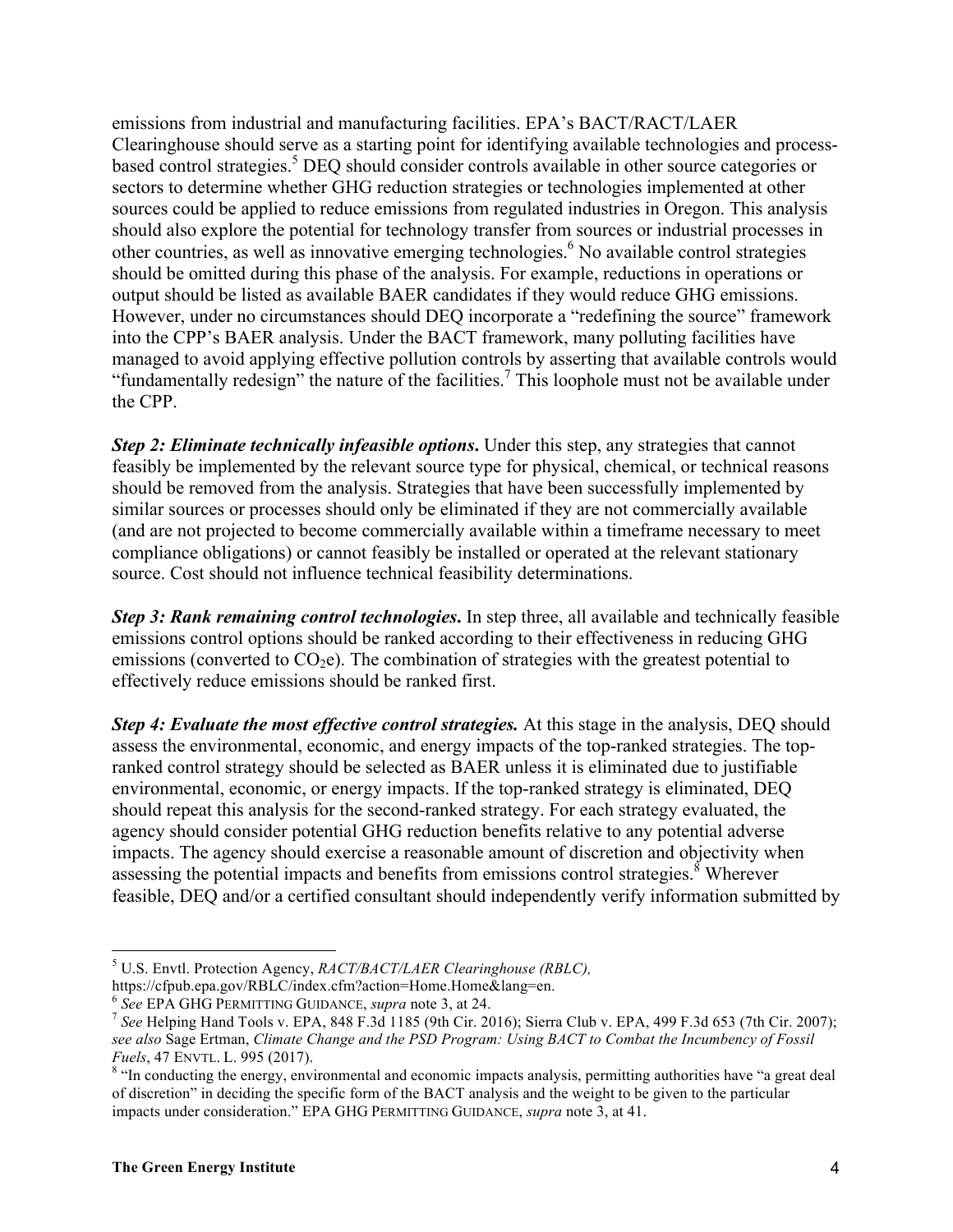regulated industries and sectors. The agency's assessment should include three distinct impact analyses:

- The *environmental impacts analysis* should focus on impacts beyond those directly associated with the source's GHG emissions, such as projected reductions in co-pollutant emissions resulting from the control strategy. This analysis should consider potential environmental and public health impacts in the surrounding community, as well as over a broader geographic area. For example, if a top-ranked control strategy would reduce GHG emissions but increase emissions of harmful co-pollutants that would present a threat to local communities or ecosystems, the strategy should likely be eliminated due to its environmental impacts.<sup>9</sup>
- The *economic impacts analysis* should focus on the cost effectiveness of a control strategy's emissions reductions in terms of cost per unit of emissions reduction. The economic impacts analysis should not focus on how affordable a control option is for a specific source. A control option should only be removed due to its economic impacts if the cost per unit of emissions reduction is disproportionately high compared to slightly less effective control options.
- The *energy impacts analysis* should aim to determine whether the control strategy would significantly increase energy consumption at the source, particularly consumption of fossil fuels for energy production. This analysis should also assess any potential energy benefits associated with the control strategy, such as switching from fossil-based to renewable energy sources. Energy-related costs should be evaluated through the economic impacts analysis rather than the energy impacts analysis.

*Step 5: Select the BAER.* In the final step of the analysis, DEQ should select the highest-ranked control strategy that was not eliminated in step 4 as the BAER for the applicable source or sector. In contrast to the BACT analysis under the Clean Air Act, if stationary source emissions are covered under the CPP cap, the BAER selection does not necessarily need to be translated into specific permit-based emissions limits. If industrial emissions are covered under the cap, stationary source emissions would generally be limited by the number of compliance instruments distributed to each covered source or sector. If, however, DEQ decides to pursue its proposal to apply a BAER-based approach that exempts industrial emissions from regulation under the cap, the final stage of the BAER process must include a comprehensive review of the selected BAER's performance potential, which must then be translated into enforceable emissions limits for the applicable source.

## **B. Regularly Reevaluate and Update BAER**

In addition to establishing a top-down approach for determining BAER, DEQ should review and update BAER determinations every five years to account for advances in technologies and industrial processes. The Clean Air Act requires such updating under Sections 111 (New Source Performance Standards) and 112 (National Emissions Standards for Hazardous Air Pollutants), and DEQ should integrate this into the CPP. As decarbonization efforts gain momentum across the country and the world, innovative technologies and practices will inevitably emerge to reduce

<sup>&</sup>lt;sup>9</sup> However, EPA recommends that this analysis should consider the potential GHG reductions in relation to any increases in co-pollutant emissions. For example, significant reductions in GHG emissions may potentially outweigh a slight increase in co-pollutant emissions from a geographically isolated facility. *See id.* at 42.